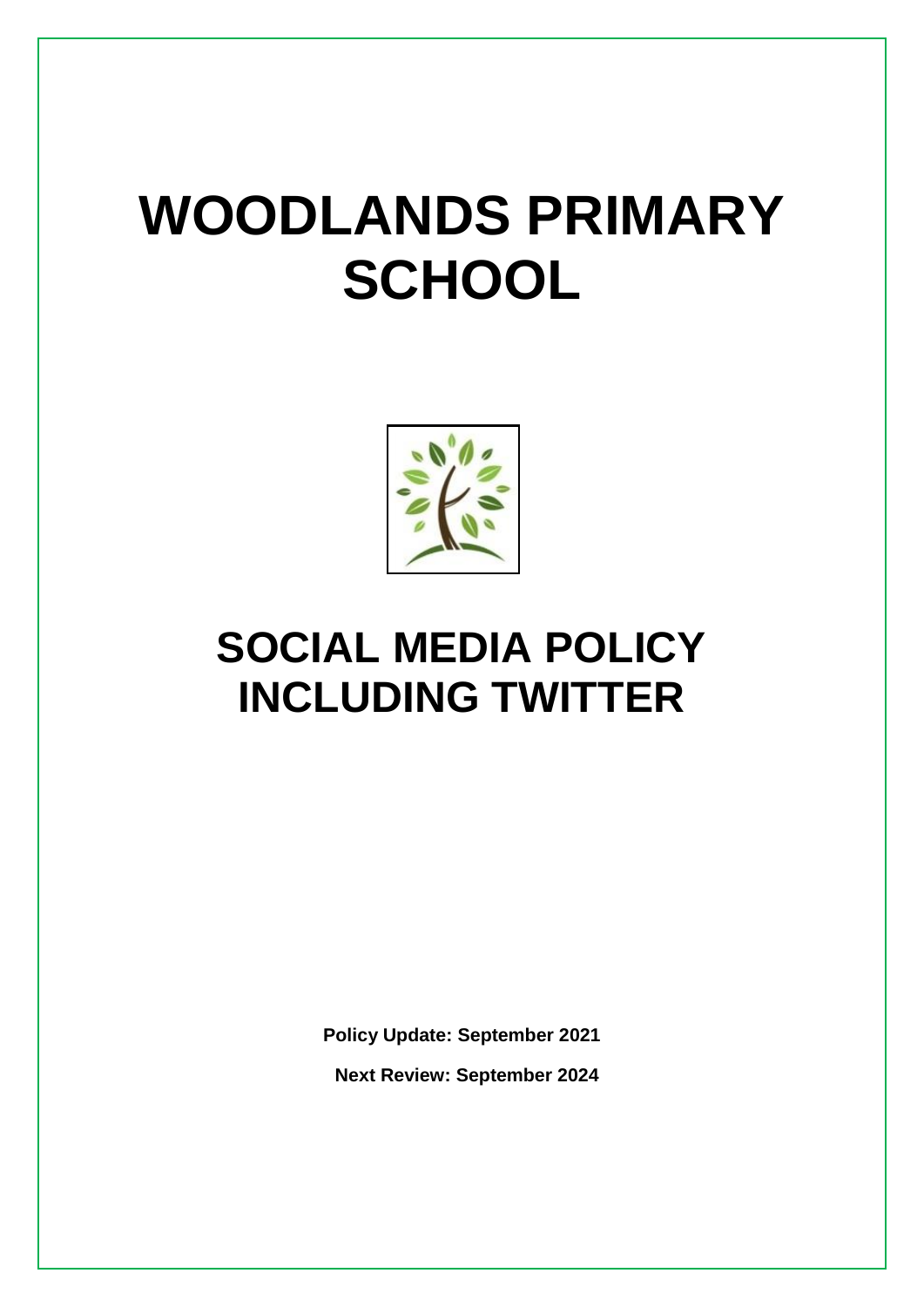# **WOODLANDS PRIMARY SCHOOL**

# **SOCIAL MEDIA & TWITTER POLICY**

Woodlands Primary School recognises that many staff, governors, parents, carers and pupils use the internet for personal purposes and that they may participate in social networking on social media websites such as Facebook, Twitter, Snapchat, YouTube etc. In addition, staff, governors, parents and carers may set up personal weblogs or 'blogs' on the internet, such as Twitter pages.

#### **Whilst staff, governors, parents and carers are free to use the internet in this way - in relation to the school, they must ensure that they do not:**

- $\triangleright$  knowingly breach the law or disclose confidential information
- $\triangleright$  knowingly breach copyright
- $\triangleright$  defame or damage the good name and reputation of the school, its staff, governors, parents, carers and pupils
- $\triangleright$  disclose personal data or information about any individual that could breach the Data Protection Act 1998 or Woodlands E-Safety policy

#### **They must keep completely confidential any information regarding the children, their families or other staff which is learned through the school.**

The purpose of this policy is to outline the responsibilities of staff, governors, parents and carers setting up personal websites and blogs and using social networking websites.

Woodlands Primary School currently has a Twitter account for each class (EYFS have one collective page), a Twitter account on behalf of the school dog, Gus – run by HT & DHT, a Twitter account to showcase Co-Jo's that all class teachers have access to. This policy relates to material posted on public areas.

#### **SOCIAL MEDIA DEFINITION**

Social media technologies take on many different forms including magazines, Internet forums (message boards), weblogs (blogs), microblogging (Twitter, Reddit), social networks (Facebook, Myspace, etc), podcasts, photographs or pictures, video and virtual game worlds (Moshi Monsters, Club Penguin, Roblox etc.).

#### **WEBSITES AND BLOGS**

The following guidelines apply:

- $\triangleright$  Staff, governors, parents and carers must not disclose any information that is confidential to the school or any third party that has disclosed information to the school.
- Staff, governors, parents and carers should not link any personal websites, social networking sites etc to the school's website.
- $\triangleright$  Staff, governors, parents and carers must not use the school website, internet systems, email addresses or intranet for their own personal use.
- $\triangleright$  If a member of staff, governor, parent or carer is asked to contribute to an official web page, blog or social media site connected to the school, then special rules will apply and they will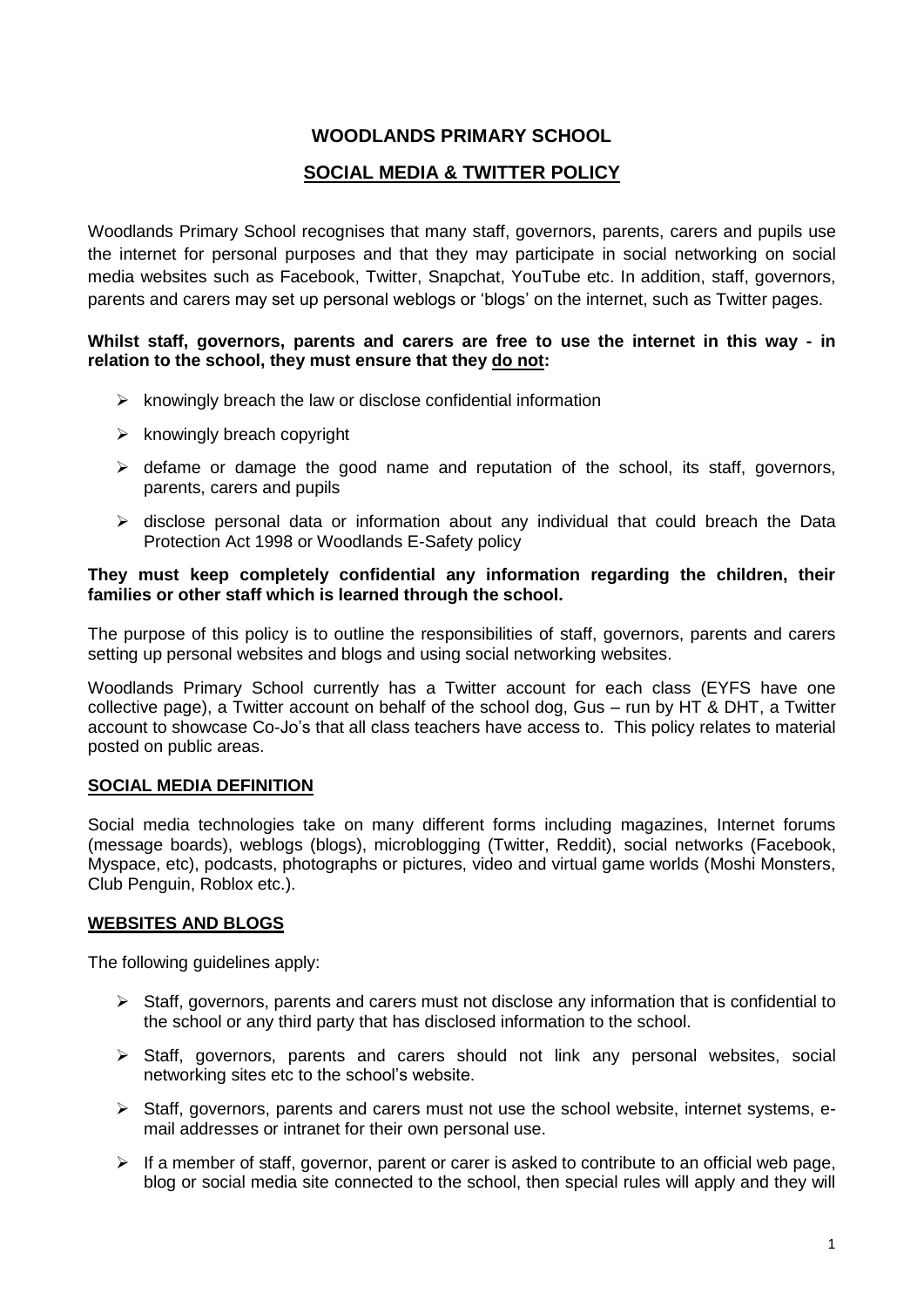be told in detail how to operate and what to write by a member of the senior leadership team.

 $\triangleright$  Woodlands Primary School will not tolerate criticisms through social media websites and blogs. If a member of staff feels aggrieved then they must follow the procedures outlined in the Complaints and Whistleblowing Policy.

#### **SOCIAL NETWORKING SITES**

The school respects a member of staff's right to a private life. However; the school must also ensure that confidentiality and its reputation are protected.

The school expects all staff and governors to:

- $\triangleright$  Ensure that they do not conduct themselves in a way that is detrimental to the school either on locked or public accounts.
- $\triangleright$  Take care not to allow their interaction on social media to damage working relationships between members of staff and stakeholders of the school.
- $\triangleright$  Conducts themselves professionally when interacting with school based social media accounts and when interacting with the general public, whilst using their personal social media accounts.

#### **IMPORTANT CONSIDERATIONS**

When writing a weblog and placing information on social networking sites, staff, governors, parents and carers should follow these guidelines:

- $\triangleright$  Staff should only comment positively on any posts made by others relating to the school.
- $\triangleright$  Staff should only share and discuss positive matters relating to the school.
- $\triangleright$  Staff should take care when 'liking' Woodlands Facebook page, as this may then share their own personal page with others.
- $\triangleright$  Staff should use the highest level of privacy settings available.
- $\triangleright$  Staff should behave respectfully and should not engage in objectionable or inflammatory conversations publicly.
- $\triangleright$  Do not include any information that breaches copyright (where known); link to other material rather than cutting and pasting it, where possible.
- $\triangleright$  Do not defame (libel) anyone. A member of staff, governor, parent or carer who makes a defamatory statement that is published on the internet may be legally liable for any damage to the reputation of the individual concerned.
- $\triangleright$  Do not include personal information about an individual without his/her consent, otherwise they risk breaching the Data Protection Act 1998, which is a criminal offence.
- $\triangleright$  Do not include material that is abusive, defamatory, sexist, racist, or that could be interpreted as harassment or bullying.
- $\triangleright$  Do not bring Woodlands Primary School into disrepute.
- $\triangleright$  It is not advisable to invite parents/carers to become your friends on social networking sites. There may be a conflict of interest and security and privacy issues, but where relationships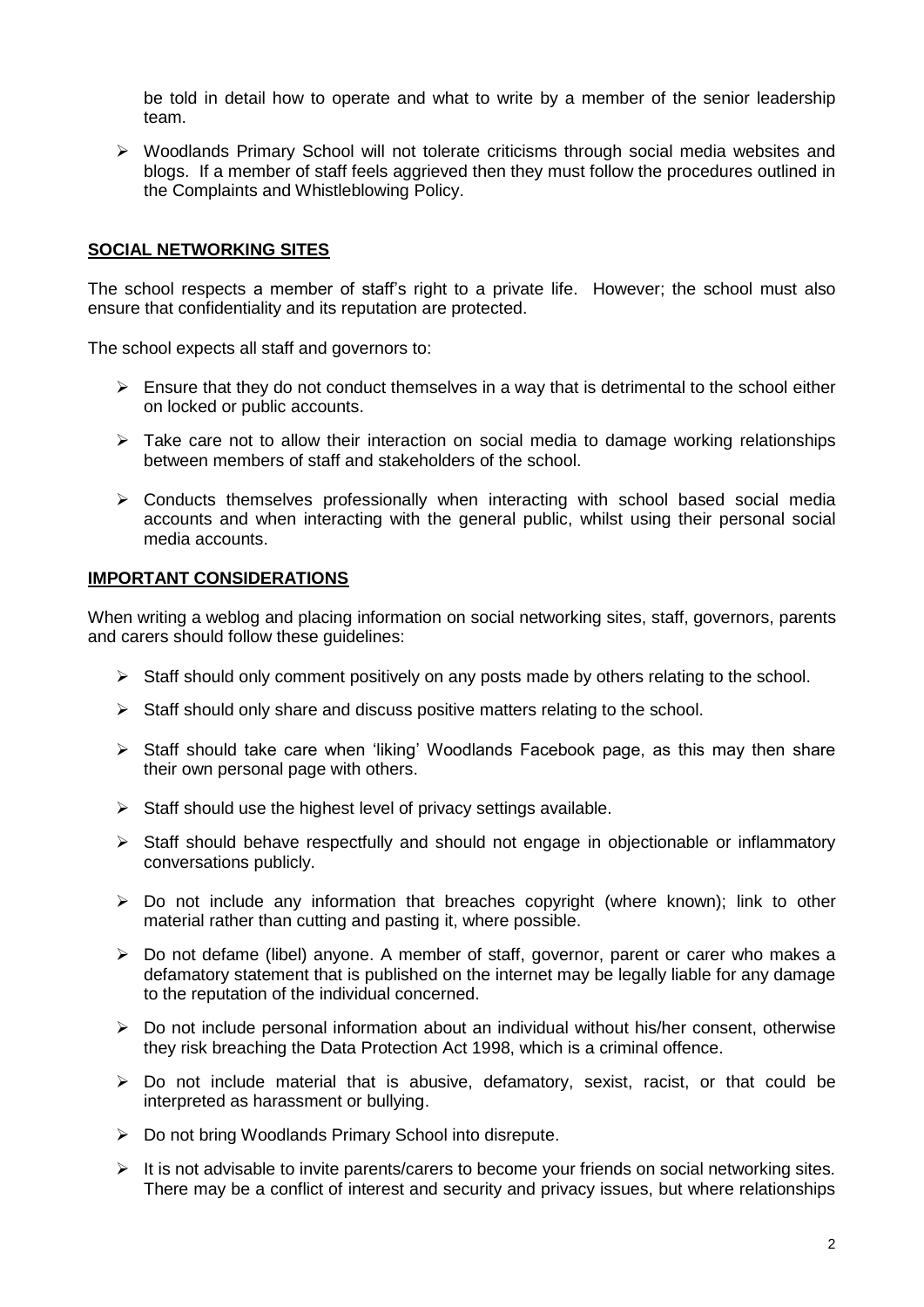are already established, staff should proceed with caution, being fully aware of the social media guidelines and the teacher's code of conduct.

- $\triangleright$  Staff should not accept friend requests or follow requests from Woodlands pupils under any circumstances. If a child interacts with social media in any way, they must be blocked, reported, and logged on CPOMS.
- $\triangleright$  Staff should not share personal conversation, except with permission.
- $\triangleright$  Staff should not interact with parents via private or direct message on Twitter. This should be logged on CPOMs and reported. Any replies that are required should be sent via the appropriate channels (phone call or email).

## **CYBER BULLYING**

Woodlands Primary School is committed to ensuring that all of its staff, parents/carers and pupils are treated with dignity and respect. Bullying and harassment of any kind will not be tolerated. Cyber-bullying methods could include text messages, emails, phone calls, instant messenger services, circulating photos or video clips or by posting comments on web sites, blogs or in chat rooms. Personal blogs that refer to disparagingly to colleagues without their consent is also unacceptable. Staff, governors, parents and carers who cyber-bully could also face criminal prosecution under various laws, including the Malicious Communications Act 1988.

#### **DISCIPLINARY ACTION**

If necessary, action will be taken against any member of staff, governor, parent or carer who is found to have breached this Policy. Staff should also refer to the Disciplinary Policy.

#### **SECURITY AND IDENTITY THEFT**

Staff, governors, parents and carers should be aware that social networking websites are a public forum, particularly if they are part of a 'network'. Staff, governors, parents and carers should not assume that their entries on any website will remain private.

Staff, governors, parents and carers must also be security conscious and should take steps to protect themselves from identity theft, for example by restricting the amount of personal information that they give out. Social networking websites allow people to post detailed personal information such as date of birth, place of birth and, for example, favourite football team which can form the basis of security questions and passwords.

#### **TWITTER**

#### **Rationale**

In the technology rich world that our pupils, parents and the wider community live in, social media is becoming more and more part of daily life. It is important therefore that staff at Woodlands Primary School embrace Twitter to not only keep up to date with important changes that can impact learning in their classroom but also to be outward facing, connecting with teachers across the globe, nation and local area who are sharing resources, ideas and discussing important aspects of education, but to celebrate our school.

This policy will explain acceptable use of Twitter relating to Woodlands Primary School individual class Twitter accounts, e.g. @6imwoodlands or @4ldwoodlands. The policy will explain the purpose of Twitter in Woodlands Primary School and the benefits that will arise from its acceptable use.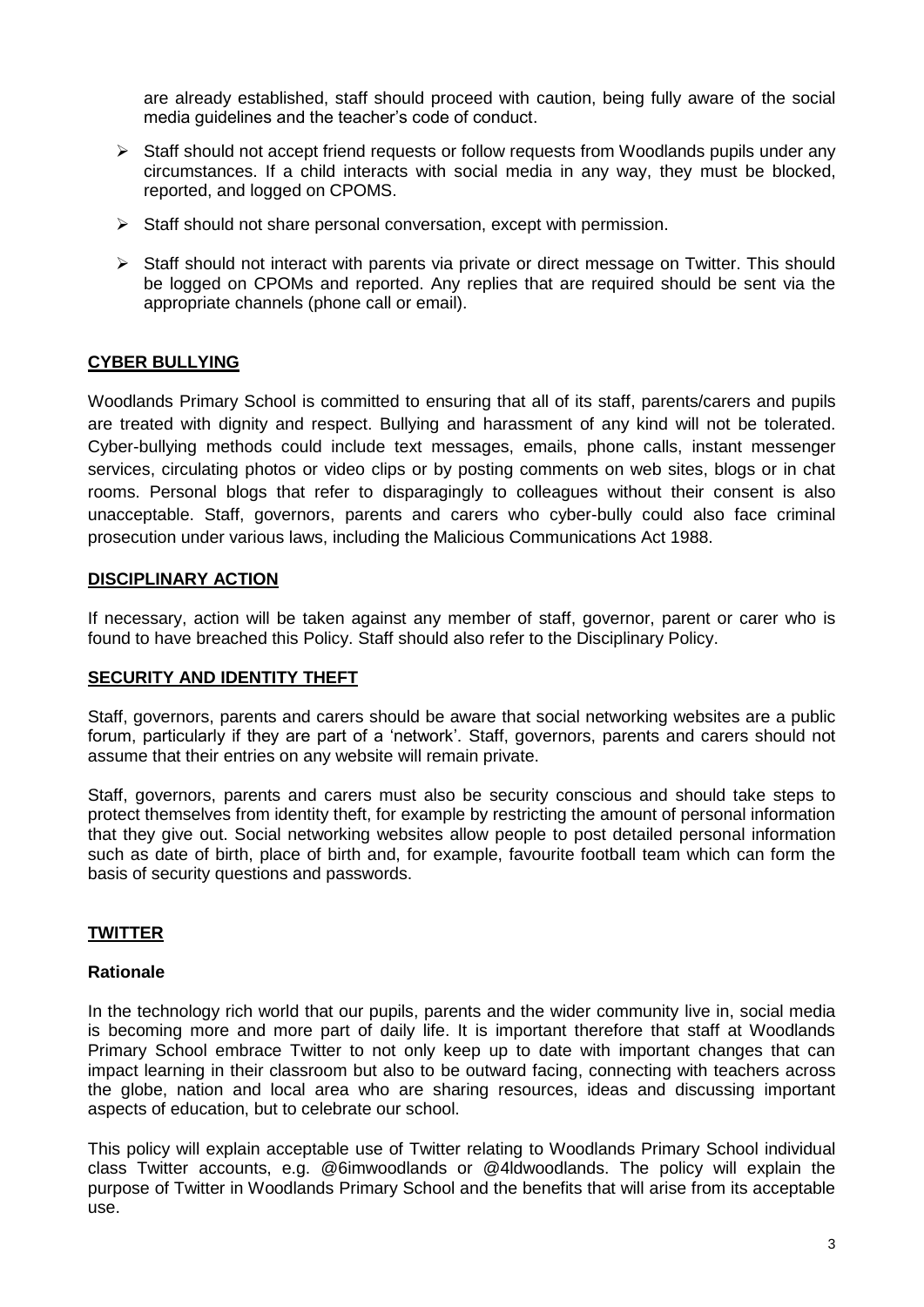#### **What is Twitter?**

Twitter is a social media tool that currently has no age restrictions for its use (although it is recommended for ages 13 and over). Twitter is used to communicate thoughts and ideas within 140 characters and usually references people, places and activities that tend to invite replies. Twitter accounts can follow other Twitter accounts or be followed by other Twitter accounts and all tweets are public. Users are able to Direct Message (DM) other users should they wish something not to be made for public viewing.

The reason Woodlands Primary School and staff will be using Twitter is twofold:

- 1. To share and showcase the learning at Woodlands Primary School with a wider audience
- 2. To involve the wider community in the life of the school

**Twitter can be used to engage with individual parents directly in response to tweets sent in, but is primarily for important announcements and notices being sent as part of general communication to parents.** 

#### **Pupils at Woodlands Primary School will be asked not to comment on the Twitter account.**

#### **The Woodlands Primary School Accounts**

Individual Twitter accounts will be registered to class emails, e.g. [3pb@woodlands.cheshire.sch.uk.](mailto:3pb@woodlands.cheshire.sch.uk) We will also have a 'Commando Joe's' account specifically to share this aspect of our curriculum. Passwords used for each Twitter account will be kept with I Moore to ensure accountability and ability to monitor what is shared.

#### **Twitter Etiquette**

Any Tweets from the official school account will be grammatically correct but may use some informal language such as lol, gr8. Some tweets may contain hashtags. A hashtag is a label or type of metadata tag used on social media, such as #WoodlandsInfants #WoodlandsJuniors that enable tweets to be added to a collection of other related tweets that are generally viewed by more people. If tweets are being sent to spread the news of an event/website, they could look something like this:



**DeputyMitchell @DeputyMitchell**  $11d$ INSPIRE 30 Y3 pupils right now by visiting year315.langleymoorblogs.net/2016/03/09/ aud... and tell them who/where you are. We will see you on our globe! #edchat

**Details** 

In this tweet you can see a request to view a new blog post and the hashtag #edchat

#### **Safeguarding Pupils**

In order to safeguard the pupils at Woodlands Primary School, **no names of pupils will be used alongside any images of pupils of next to a pupil's work**. Woodlands Primary School seeks photographic consent of all the parents before publishing photographs of pupils. Tweets sent by Woodlands Primary School will adhere to this list.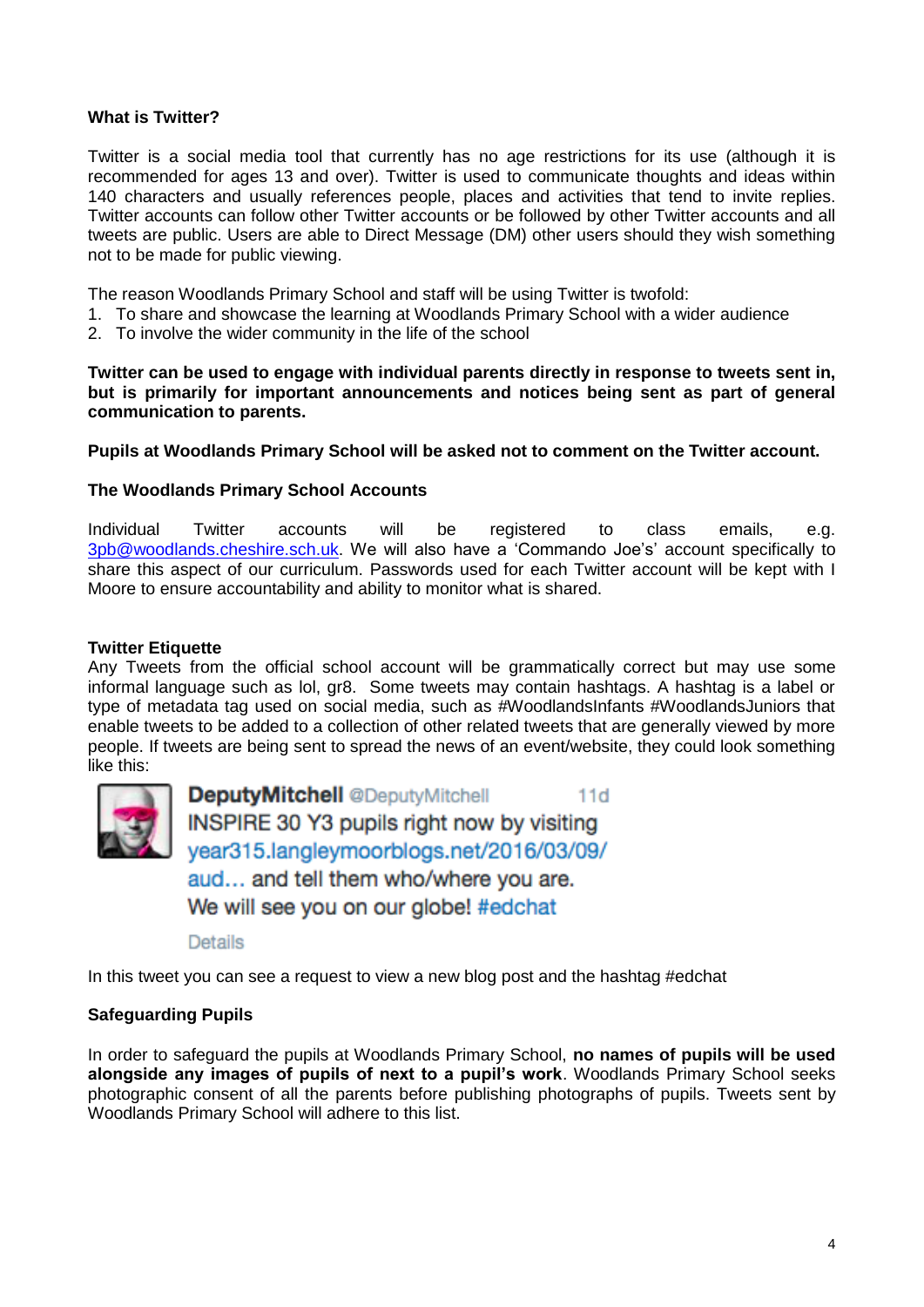#### **Photograph guidelines for individual and whole-school Twitter profiles:**

- Photos of children's work/work in exercise books with no names showing
- Any Photos of children tweeted will not name the child anonymous photos will be of those children who have permission granted by parents/carers

#### **Who can follow Woodlands Primary School?**

Anyone can follow the school's Twitter accounts. Monitoring checks will take place by a member of the school team to check recent followers. Any user following the school account that is deemed unsuitable or not adding any value to the school will be blocked. A member of the school team will make this decision on a case-by-case basis. Parents will be encouraged to follow the official school account to receive the information the school is posting up to Twitter.

Parents are able to follow the school Twitter account. They will be approved/blocked by a member of staff on a case-by-case basis. In no circumstances should pupils be allowed to follow or comment on the school twitter account. Should this happen, the staff are to block the pupil and inform a member of the SLT at their earliest convenience.

#### **Handover of Twitter accounts**

At the end of the academic year, the Twitter name and associated email of each class will change according to who the next teacher of the class will be (exception for those in mixed classes – these will be deactivated in line with GDPR regulations). For example, 5imwoolands could change to 6ltwoodlands, and the corresponding email could change from  $5$ im@woodlands.cheshire.sch.uk to [6lt@woodlands.cheshire.sch.uk.](mailto:6lt@woodlands.cheshire.sch.uk)

Once the children leave school, their corresponding class Twitter account will be deactivated to remove all photographs and comments on their work throughout their time at Woodlands in line with GDPR regulations.

#### **What is inappropriate content and referencing and how will it be dealt with?**

Woodlands Primary School welcomes referencing, interaction or mentions.

Woodlands Primary School deems any of the following as inappropriate:

- Offensive language or remarks aimed at the school, its staff, parents, governors or others affiliated with the school
- Unsuitable images or content posted into its feed
- Unsuitable images or content finding its way from another's account into the Woodlands Primary School feed
- Images or text that may infringe upon copyright
- Comments that aim to undermine the school, its staff, parents, governors or others affiliated with the school

Any inappropriate content will be reported to Twitter and its users will be blocked. Furthermore, incidents of a more serious nature may be reported to the appropriate authority.

#### **Safeguarding pupils/students who are victims of Peer on Peer abuse**

There is no clear definition of what peer on peer abuse entails. However, it can be captured in a range of different definitions: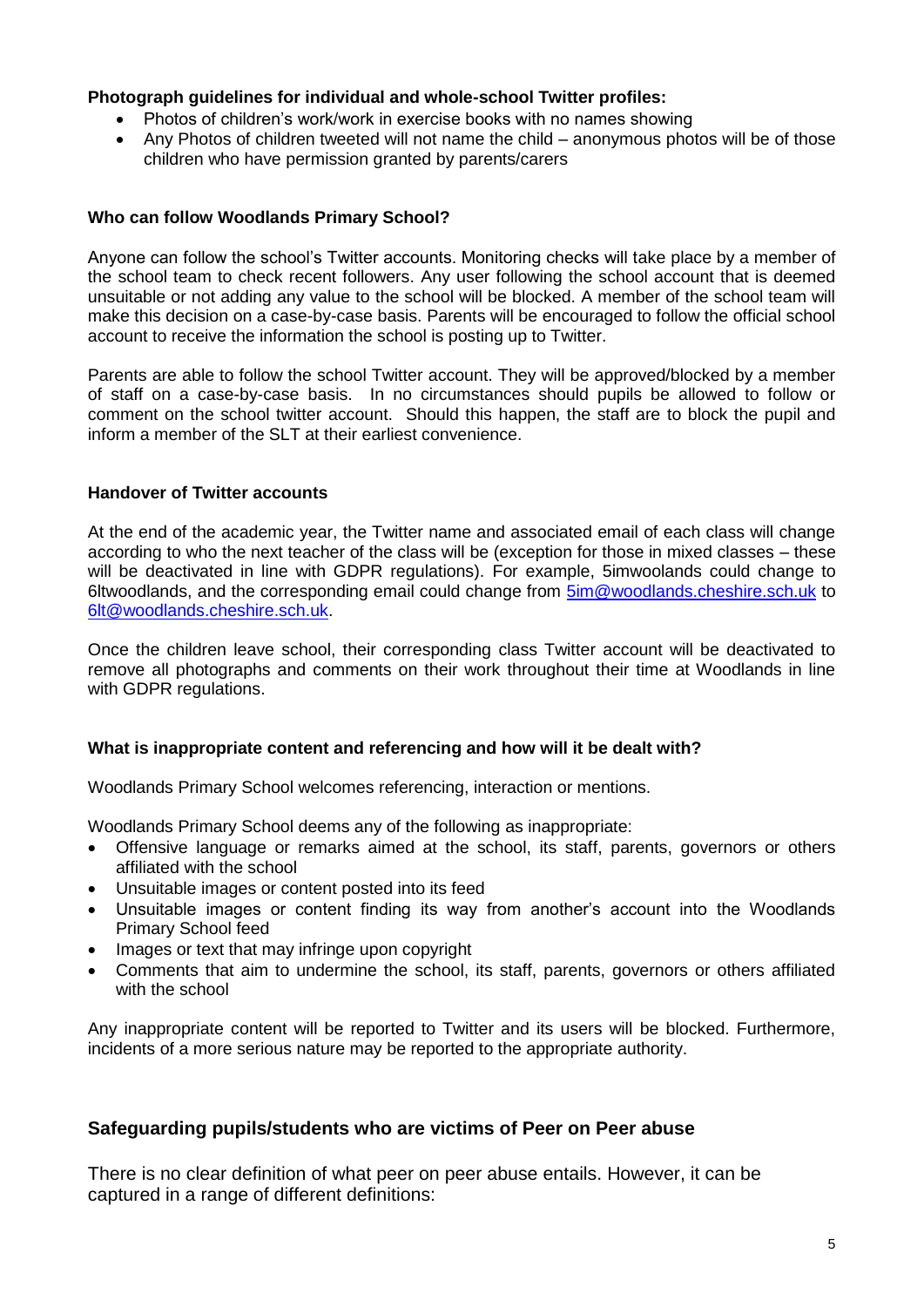- **Domestic Abuse**: relates to young people aged 16 and 17 who experience physical, emotional, sexual and / or financial abuse, and coercive control in their intimate relationships;
- **Child Sexual Exploitation**: captures young people aged under-18 who are sexually abused in the context of exploitative relationships, contexts and situations by a person of any age - including another young person;
- **Harmful Sexual Behaviour**: refers to any young person, under the age of 18, who demonstrates behaviour outside of their normative parameters of development (this includes, but is not exclusive to abusive behaviours);
- **Serious Youth Crime / Violence**: reference to offences (as opposed to relationships / contexts) and captures all those of the most serious in nature including murder, rape and GBH between young people under-18.

Peer on peer abuse can refer to any of the above individually or as a combination, therefore professionals working with children and young people who are experiencing abuse from their peers must respond to the needs of each of the definitions to uncover the level of complexity and respond in the most effective manner. It is possible that a young person may be sexually exploited in a gang related situation by their boyfriend or girlfriend.

# **Key Areas Where Peer on Peer Abuse Occurs**

# **Bullying (including Cyberbullying)**

Bullying is defined as "behaviour by an individual or group, usually repeated over time, which intentionally hurts another individual or group either physically or emotionally". Bullying often starts with trivial events and it is behaviour that hurts someone else - such as name calling, hitting, pushing, spreading hurtful and untruthful rumours, threatening or undermining someone; mocking; making offensive comments; taking belongings; inappropriate touching; producing offensive graffiti; or always leaving someone out of groups. It can happen anywhere - at school, at home or online. It's usually repeated over a long period of time and can hurt a child both physically and emotionally. A child that is being bullied can feel like there's no escape because it can happen wherever they are, at any time of day or night.

There are many different forms of bullying:

- **'Cyberbullying'**: involves sending inappropriate or hurtful text messages, emails or instant messages, posting malicious material online (e.g. on social networking websites) or sending or posting offensive or degrading images and videos;
- **Racist and Religious Bullying**: A range of hurtful behaviour, both physical and psychological, that makes a person feel unwelcome, marginalised, excluded, powerless or worthless because of their colour, ethnicity, culture, faith community, national origin or national status;
- **Sexual, Sexist and Transphobic Bullying**: includes any behaviour, whether physical or nonphysical, where sexuality is used as a weapon by boys or girls;
- **Homophobic Bullying**: targets someone because of their sexual orientation (or perceived sexual orientation);
- **Disablist Bullying:** targets a young person solely based on their disability, this can include manipulative bullying where a perpetrator forces the victim to act in a certain way, or exploiting a certain aspect of the victim's disability.

It is important to remember that bullying can also be a combination of the above. There has been much media attention surrounding children and young people who have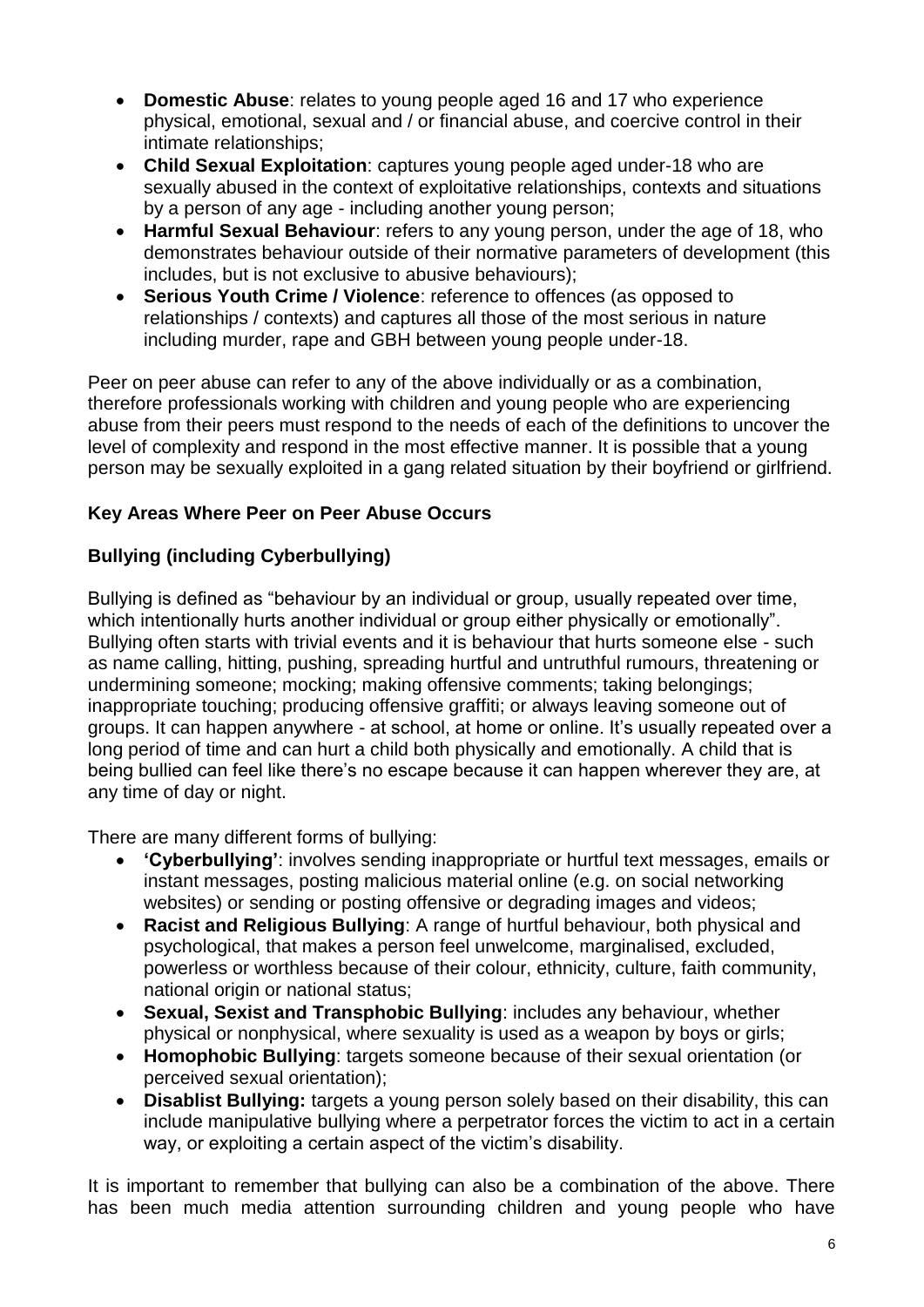committed suicide due to being bullied. Professionals must understand the damaging and at times fatal effects bullying can and does have on children and young people and be able to respond to it effectively

## **Safeguarding pupils/students who are victims of the sharing of nudes or semi-nude images/videos**

Whilst professionals refer to the issue as 'sexting', there is no clear definition of 'sexting'. Many professionals consider sexting to be 'sending or posting sexually suggestive images, including nude or semi-nude photographs, via mobiles or over the Internet.' When young people are asked "What does sexting mean to you?" they are more likely to interpret sexting as 'writing and sharing explicit messages with people they know'. Similarly, many parents think of sexting as flirty or sexual text messages rather than images.

This only covers the sharing of sexual imagery by young people. Creating and sharing sexual photos and videos of under-18s is illegal and therefore causes the greatest complexity for schools and other agencies when responding. It also presents a range of risks which need careful management.

On this basis current advice introduces the phrase 'youth produced sexual imagery' and uses this instead of 'sexting.' This is to ensure clarity about the issues current advice addresses.

'Youth produced sexual imagery' best describes the practice because:

- 'Youth produced' includes young people sharing images that they, or another young person, have created of themselves.

- 'Sexual' is clearer than 'indecent.' A judgement of whether something is 'decent' is both a value judgement and dependent on context.

- 'Imagery' covers both still photos and moving videos (and this is what is meant by reference to imagery throughout the document).

The types of incidents which this covers are:

- A person under the age of 18 creates and shares sexual imagery of themselves with a peer under the age of 18

- A person under the age of 18 shares sexual imagery created by another person under the age of 18 with a peer under the age of 18 or an adult

- A person under the age of 18 is in possession of sexual imagery created by another person under the age of 18

For the best way to respond to these issues, staff should read the following advice: [https://www.gov.uk/government/publications/sharing-nudes-and-semi-nudes](https://www.gov.uk/government/publications/sharing-nudes-and-semi-nudes-advice-for-education-settings-working-with-children-and-young-people)[advice-for-education-settings-working-with-children-and-young-people](https://www.gov.uk/government/publications/sharing-nudes-and-semi-nudes-advice-for-education-settings-working-with-children-and-young-people)

Reviewed: September 2021

**This policy/document was reviewed by:**

**Signed:** Victoria Carr **Date:** 10.09.2021

**Position:** Headteacher

**Signed:** Isobella Moore **Date:** 10.09.2021